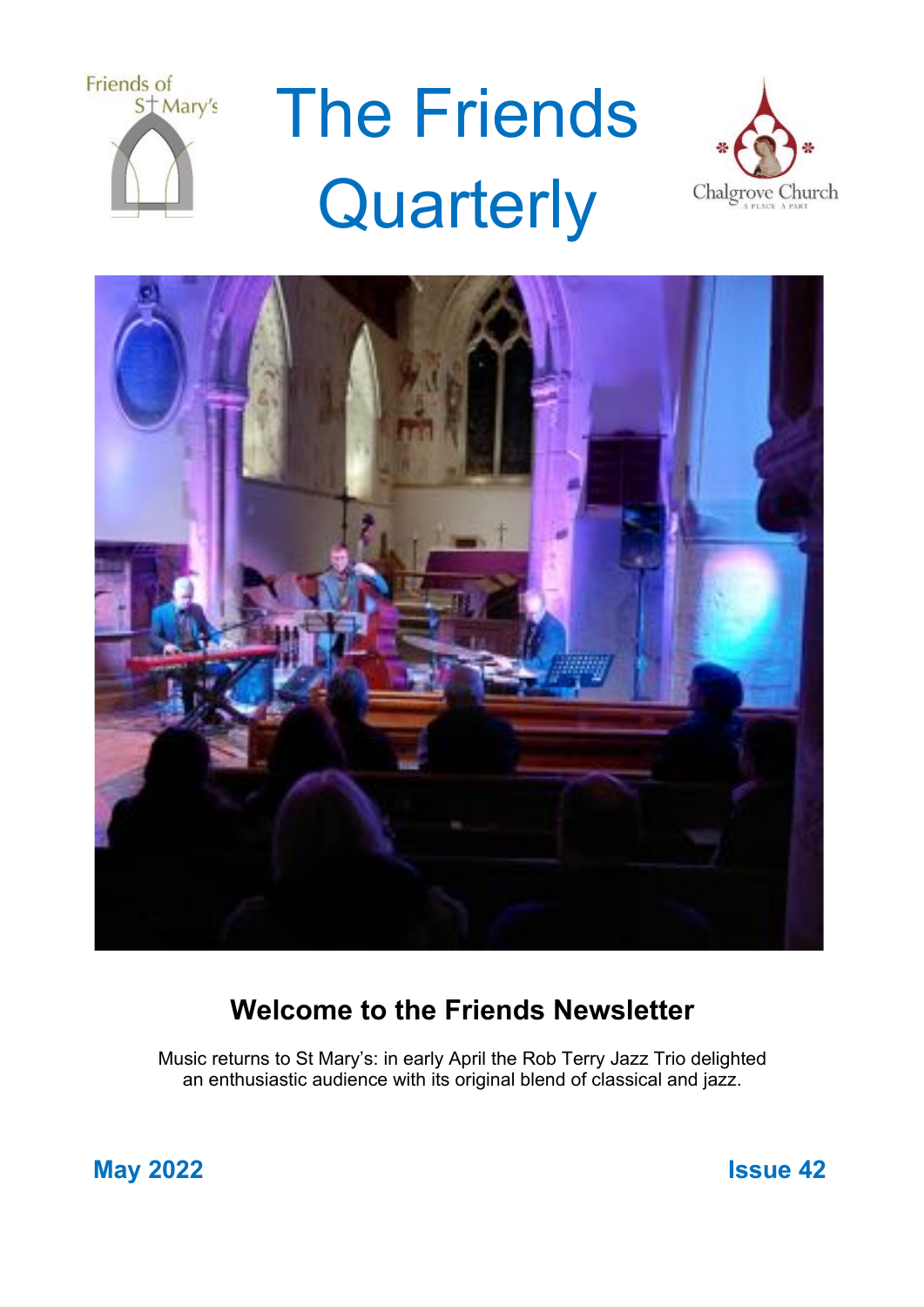## **FRIENDS UPDATE**

Since our last newsletter we have successfully resumed our concert events in St Mary's. In February and April the OCCAM string quartet and the Rob Terry Jazz Trio, respectively, delighted their audiences with the quality of their music. We have included a separate report on each concert later in the newsletter. Together the concerts raised a modest profit of £630. We hope to offer another jazz concert in the coming months, as well as the return of OCCAM before the end of the year.

Thanks to the Chalgrove May Day Festival committee, the Friends enjoyed representing the church and offering generous and free hospitality to many visitors to St Mary's stall. Members of Friends were also in church to help welcome visitors to the Lockdown Art exhibition there. We hope that you enjoy reading the brief report about the exhibition later in this edition.

So far this year Membership numbers have increased slightly to 51. The amount in our account is approx. £4000, which represents the annual membership donations plus profits from this year's events. With this in mind we have invited the Parochial Church Council to provide the Friends committee with a list of suggested items that Friends money could pay for, either fully or in part, with a view to identifying a target for our fundraising activities.

Our next event will of course be the Friends Plant Sale on Saturday 28 May. Please note the slight change of timing since your previous Quarterly. The Sale will be open from 9.30 am until 12 noon, and the location is the car park behind the Crown pub. The sale was extremely popular last year, and we expect it to be this year too. However, if the weather is against us we will delay the sale until Saturday 11 June; the timing and location will remain the same.

Finally, all members of Friends are warmly invited to the Strawberry Cream Tea on Sunday 26 June, from 3 to 5 pm at The Great Barn, 20 Mill Lane. We will send out a reminder nearer the time, but do put the date in your diary. It will be lovely to see you and to enjoy your company.

LYNN BAKER *on behalf of the Friends Committee*

*See concert reports on pages 3 and 4.*

*See Lockdown Art report on page 6.*

*Friends Plant Sale will be held on Saturday 28 May.*

*Friends Strawberry Cream Tea on Sunday 26 June.*

*See page 12 for details of all our future events.*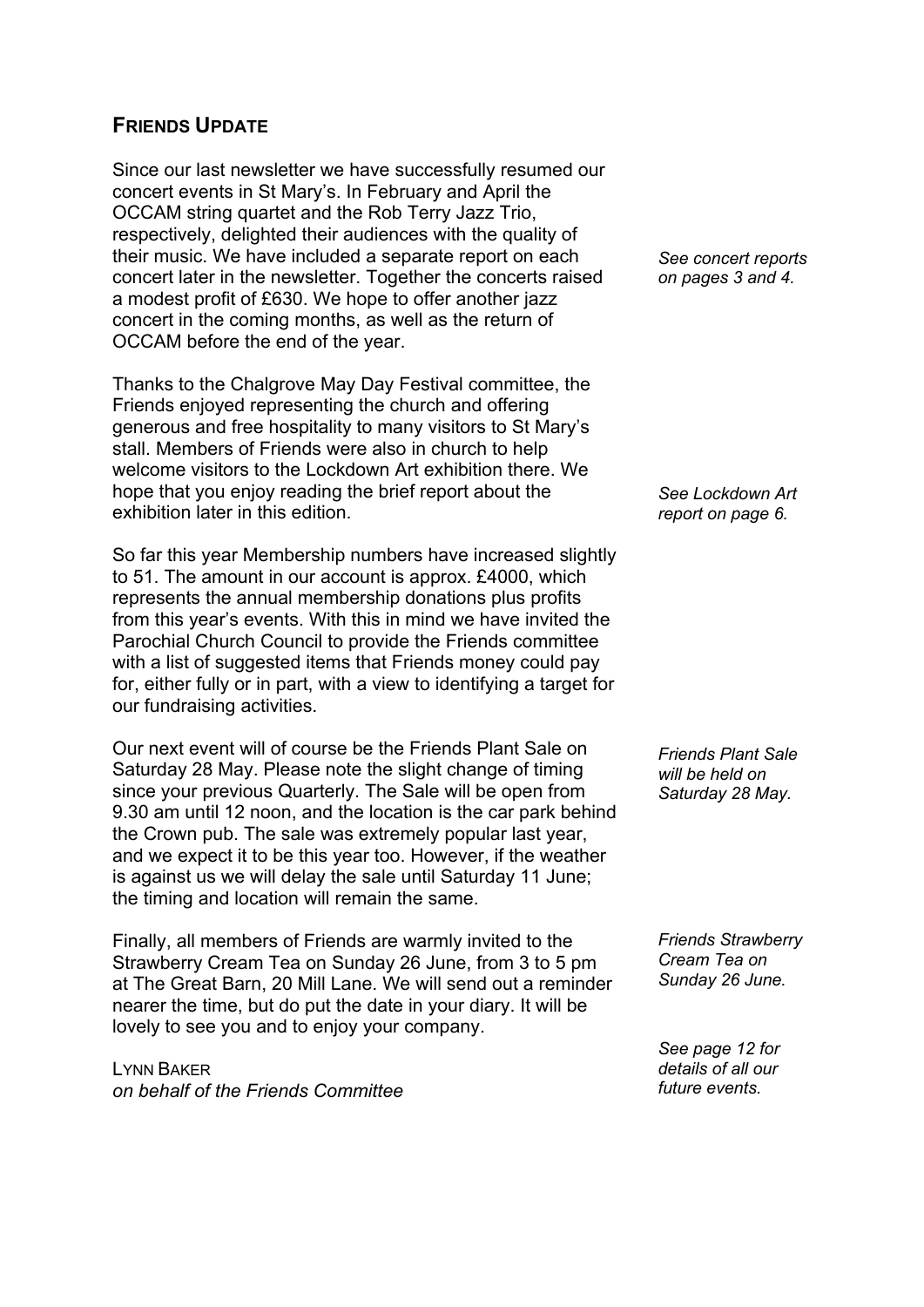## **PAST EVENTS**

## **OCCAM PLUS ONE CONCERT**

What a treat, what an afternoon. On Sunday 27 February the Friends welcomed a large audience to the first concert in the church since before the pandemic. It was a truly celebratory occasion, made even more special for me as my oldest friend – who had travelled from Ealing and had invited me, knew the "plus One" musician. We are so lucky to have such a beautiful historical building that hosts such a diverse range of events and I'm so glad I was there!

OCCAM is an international ensemble renowned for their playing of Beethoven. The group comprises two violinists, a viola player and a cellist. The concert started with the cellist, Bertille Mas, introducing the first piece, the C Minor opus 18 no.4 by Ludwig van Beethoven. Composed in 1800, it was dedicated to Prince Joseph Franz von Lobkowitz. She quoted Beethoven's words: "Music is the wine which inspires one to new generative processes, and I am Bacchus who presses out this glorious wine for mankind and makes them spiritually drunken" – a perfect description of what the audience was about to experience.



The opening movement of this quartet is a wild ride with a sense of urgency where the triple stop chords really grab the listener's attention and made me sit up and take note of the superb musicianship and execution of the opening. I hope others in the audience felt the same way, as we were then taken on a journey in the second theme with all the complexity of countermelody interest with a move to the

*OCCAM plus One rehearse in St Mary's.*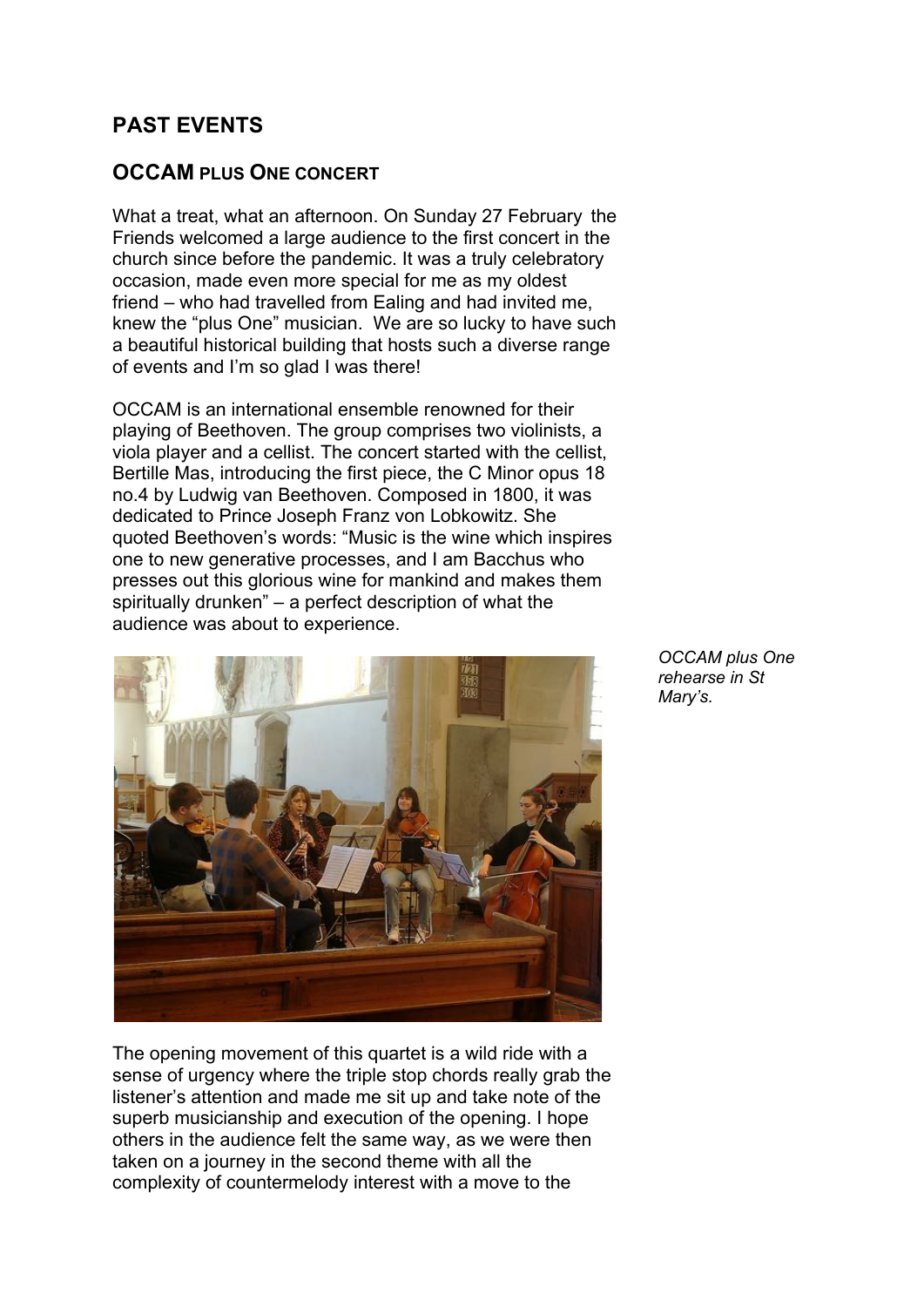minor key, before swiftly moving on to the next section. With ease and elegance the performers continued with the 'joke', as this is often referred to due to its complexity and academic aspects. Listening, I was transformed to another place by the rhythmic texture and movement back and forth between the players and their instruments, just delightful, before setting off on the final frenetic refrain which is mischievous and whimsical all at the same time, coming to a timely, if not uncertain, ending.

After tea and cake (thank you, Friends!) we all resumed our seats for the next treat. The "Stadler" Clarinet Quintet in A major K.581 was composed by Mozart in Vienna. While there, Mozart befriended the clarinettist Anton Stadler, who was famous for his lyrical tone. Helen Smith, the "plus One" clarinettist, just exuded energy as the piece unravelled with a lyrical tone and cheekiness that I felt Mozart would have approved of. There was an elegance of dialogue between the clarinet and strings and for those who may be familiar with this piece, the two themes were clear to hear. The clarinet was the true voice in the Larghetto with the strings complementing gently, with a slight interruption of a little chat between the violin and clarinet half way through. The next section shows the influence of folk music, where Helen played the *Landler* (German shepherd's dance) with zest and energy. The whole group came to life and it was astounding to know that they have not practised a huge amount together. In true Mozart style the last movement is a set of variations, where the clarinet floats above the elegance of the strings lyrically, followed by the wonderful mournful viola solo, returning to the busy virtuosity of Helen playing the arpeggios leading to the reunification of all the instruments. This brought to an end a truly special musical afternoon.

I am sure I speak for all who were there in thanking both OCCAM plus One and the Friends of St Mary's for a spectacular concert, and we all look forward to OCCAM'S next concert in Chalgrove.

**WENDY PULLIN** 

## **JAZZ CONCERT**

My husband and I were very happy to hear that there was going to be a jazz trio playing in the Church on 2 April. We both have eclectic tastes in music, and jazz is definitely a favourite genre for both of us. The Rob Terry Trio did not disappoint us. The fusion of Jazz and classical music was

*Dramatic lighting enhances the jazz concert atmosphere.*

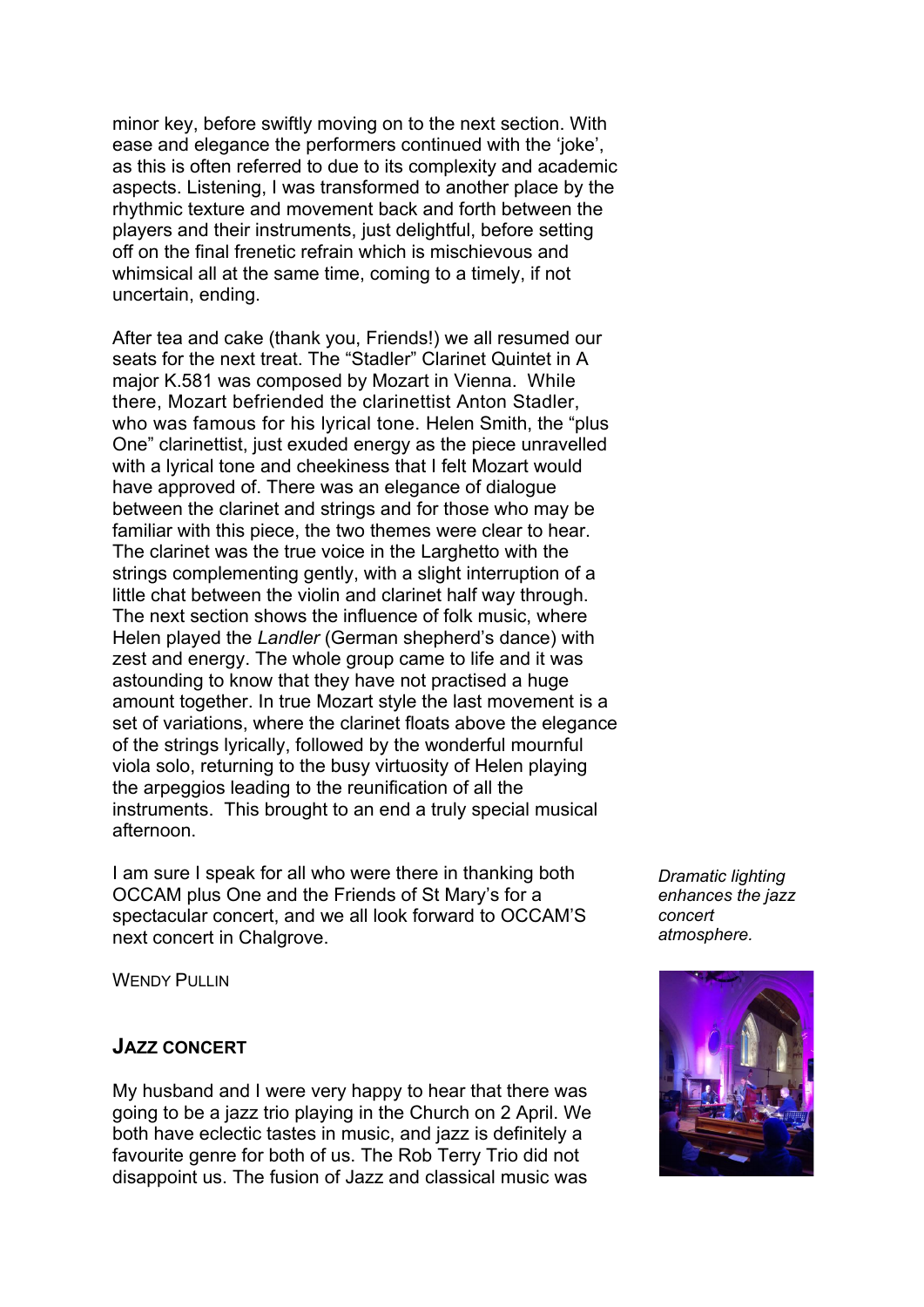wonderful. Rob's arrangements were lovely and suited the church setting very well. We thoroughly enjoyed the event and bought one of the CDs on offer by the band, which they happily signed for us! We look forward to more musical events being offered by the Friends of St Mary's church.

KELLY POTTER

## **CHURCH NEWS**

## **CONGRATULATIONS**

## **The baptism of Aneurin Hines**

St Mary's Easter morning celebrations were made even more special by the baptism of Aneurin (Nye) Hines. The congregation was delighted to welcome Aneurin Robert Charles Hines into the fellowship of St Mary's and of the worldwide Christian community. We look forward to enjoying his company and those of his parents, Emily and Rob, and sharing the Christian journey with them all.

LYNN BAKER

## **BELL RINGERS' REPORT**

While practice nights have been lively, we continue to struggle to make up a full team on Sundays. Shift work, health issues and a shortage of ringers mean we rarely ring all six bells at St Mary's.

On a brighter note, our newest recruit, Annette, is learning fast. We have a silent practice before everyone arrives on Wednesday evenings. This is done by fitting a wooden silencer to hold the bell clapper centrally. Annette has also experienced what happens when the bell's 'stay' breaks, something that's happened to all good ringers. The 'stay' is a safety device that breaks if the bell is bumped too hard against the slider. Trust me, it's easier to explain in the bell tower than here! Paul, who was also making good progress, is due back soon after an accident at home curtailed his ringing activities for several weeks.

As Steeple Keeper I have recently hosted a bell maintenance session for two members of a local tower, to allow them to keep their bells serviceable.



*A warm welcome to Aneurin Hines (above) and a bell ringers practice session (below).*



ANDREW DAVIS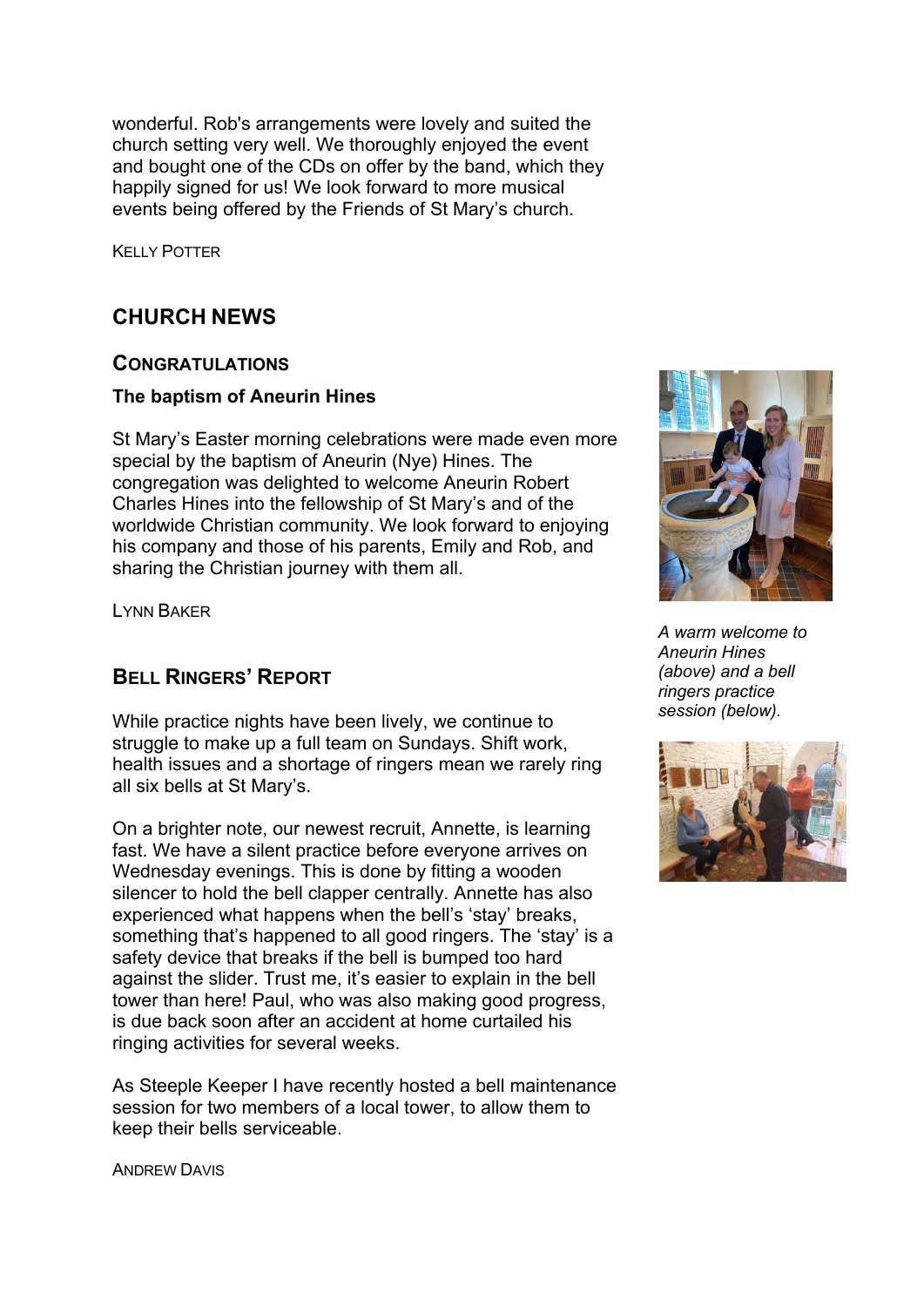## **CHALGROVE LOCKDOWN ART EXHIBITION**

What a good idea to share things created in the last two years, over a time of the suspension of normal life! From this notion, Lockdown Art brought forth seven exhibitors willing to display what they had spent time on during lockdown. Among the exhibitors were Andrew Davis and Bob Heath-Whyte, who shared their working in wood: Andrew's on a large scale, with a mix of the decorative and the practical; and Bob's small, intricate hand-carved chains symbolising the constrictions of lockdown.

Sue Ilbury and Jeanette Barrington shared their handicrafts, both having created beautiful cushions and bed coverings. Jeanette's patchwork quilt was a particular favourite with visitors. There was also poetry from Bob and a lovely piece of needlework begun by Carole Heath-Whyte's mother, discovered during lockdown, and completed by Carole. Finally, there were paintings – watercolours and acrylics – from Jim Robinson and Judith Bennett, and a little lockdown photography.

During its opening hours over the Bank Holiday weekend, people from the village and further afield came to view the offerings, with a resounding 80 visitors on Festival Monday. It was a delight for those of us on duty to welcome everyone in to share the display of exhibits – and often the history of St Mary's, in response to questions about the church's past.



*Art on display in the Lockdown Art exhibition (above and left).*

JUDITH BENNETT

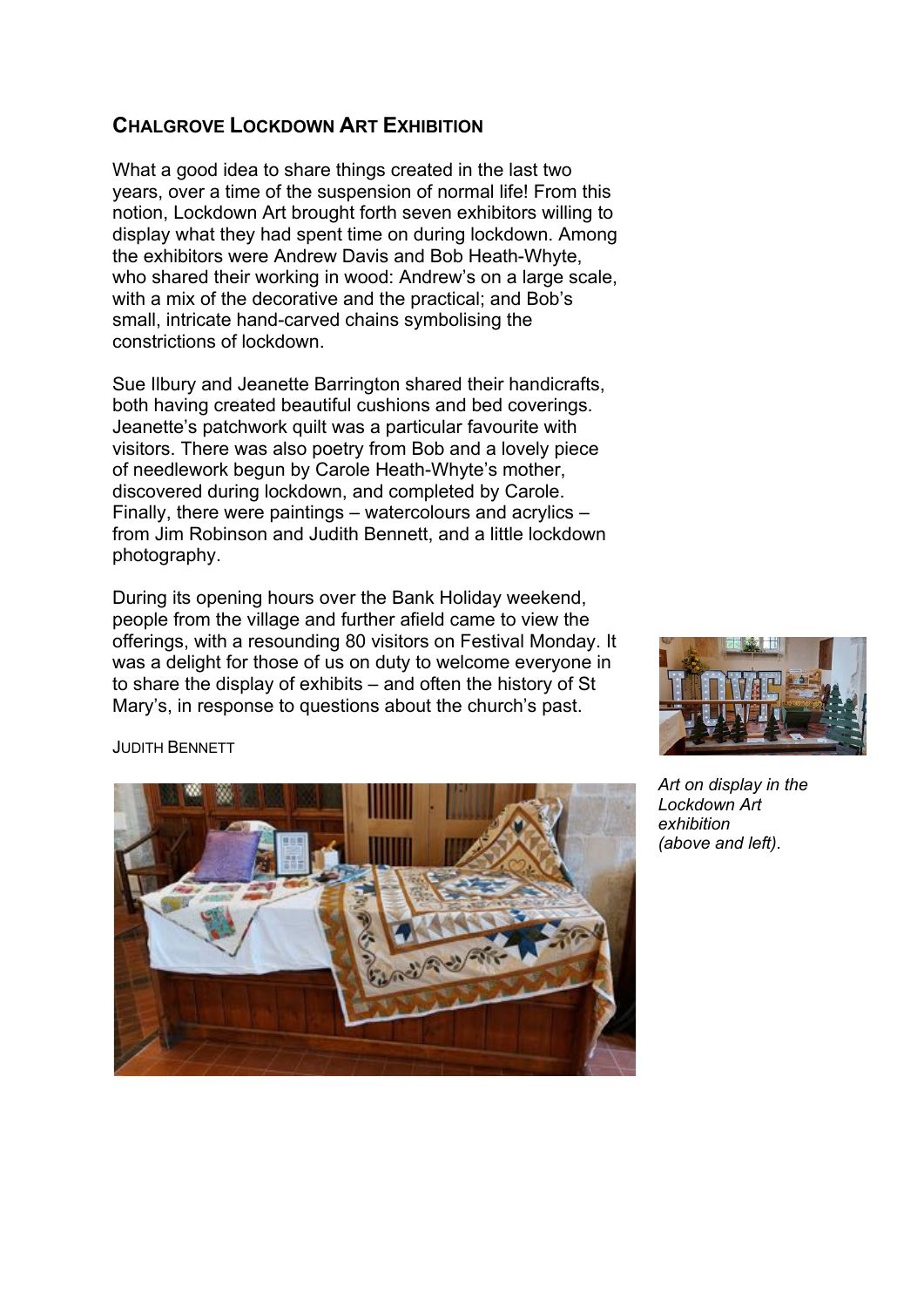## **ST MARY'S BIODIVERSITY PROJECT**

#### **Progress report on new Wildlife Garden**

Spring has always been my favourite time of the year, and this spring had the added anticipation to see if any of the wildflower seeds sown last autumn in the new Wildlife area would appear. The ground looked rather bare all winter, the only decorations being the CD disks threaded on wool across the area to try and deter birds from feasting on the seeds.

We are delighted to report that following the ground clearance last year the first flowers to appear were snowdrops and primroses, quickly followed by clumps of different beautiful flowers that have sprouted from the seeds. Yes we do have some weeds and other unsavoury plants which will have to be removed but progress is being made.

Even more exciting has been the planting of the new Jubilee Hedge. Andrew White gave us several very helpful suggestions for native hedging plants that benefit wildlife and improve ecological value in many ways such as food and habitat. Hawthorn, privet, guelder rose, field maple, dog rose, rugosa rose, hazel, wayfaring tree and blackthorn have been planted alongside the railings on the east side of the old churchyard and garden, totalling some 50 metres. The same native species have been planted along 10 metres of the new boundary fence along the north side of the churchyard.

The Jubilee Hedge consists of 140 plants, kindly donated by a member of the Church congregation. Many thanks to all the volunteers for working so hard to dig holes, plant and water over a planting period of two days.

MARIAN KUYPER



*Full of promise: plants are thriving in the church's new Wildlife Garden.*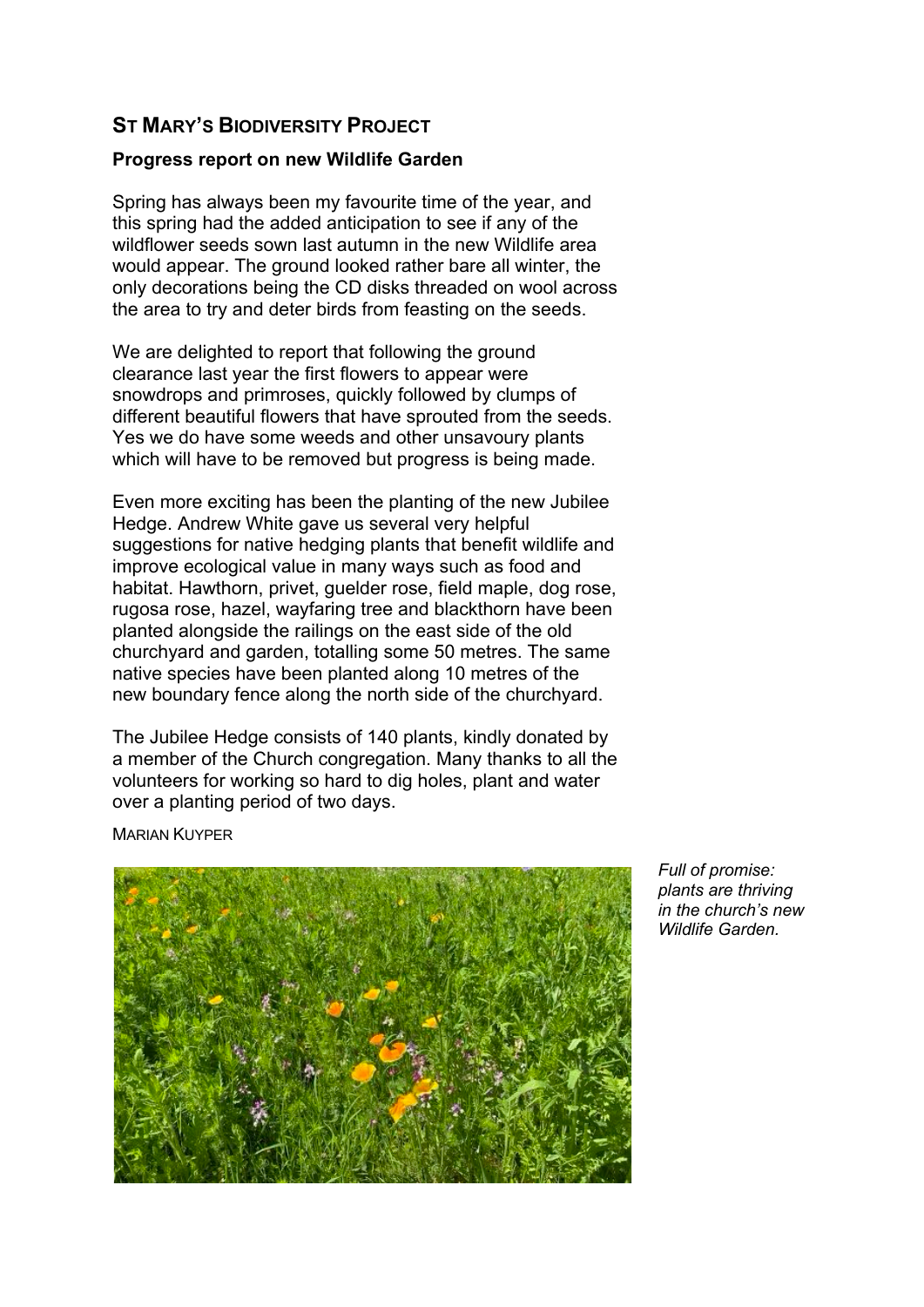## **HERITAGE FEATURE**

## **THE IVY LEAF BORDERS – PART 2**

In my previous article I mentioned that there are three paintings of foliage above the windows on the south side of the chancel of St Mary's church, here in Chalgrove. This article will discuss two of these, taking them in the chronological sequence of the stories, i.e. from west to east.

The first of these is over the east side of the west window, adiacent to the scene of the Virgin Mary's funeral procession to the east and the General Resurrection to the west, and above the painting of St Lawrence in the window splay.



It is not easy to discern exactly what shape they are, looking as if they have just suffered from the first frost of autumn and will soon be reduced to leaf mould! There are clues, perhaps, in the sequence of the leaves on the branch but matching the shape is difficult. My guess is that they are rue leaves.

This set of rue leaves *(right, above)* is quite similar, with the exception of the ends of the leaves being rounded rather than pointed. This is a modern photo, but our painting artist was possibly drawing from a copy book or herbal.

This is a photo of rue carved in the main boss of the lower chapel of Sainte Chapelle in Paris *(right, below*), which matches better to our painting.

So my best guess for what these are is leaves of rue, a symbol of the Virgin Mary. Rue for repentance, sorrow, regret, possibly mourning, which again would be appropriate for the funeral scene.

*Foliage over the west window (left); two samples of rue (below).*



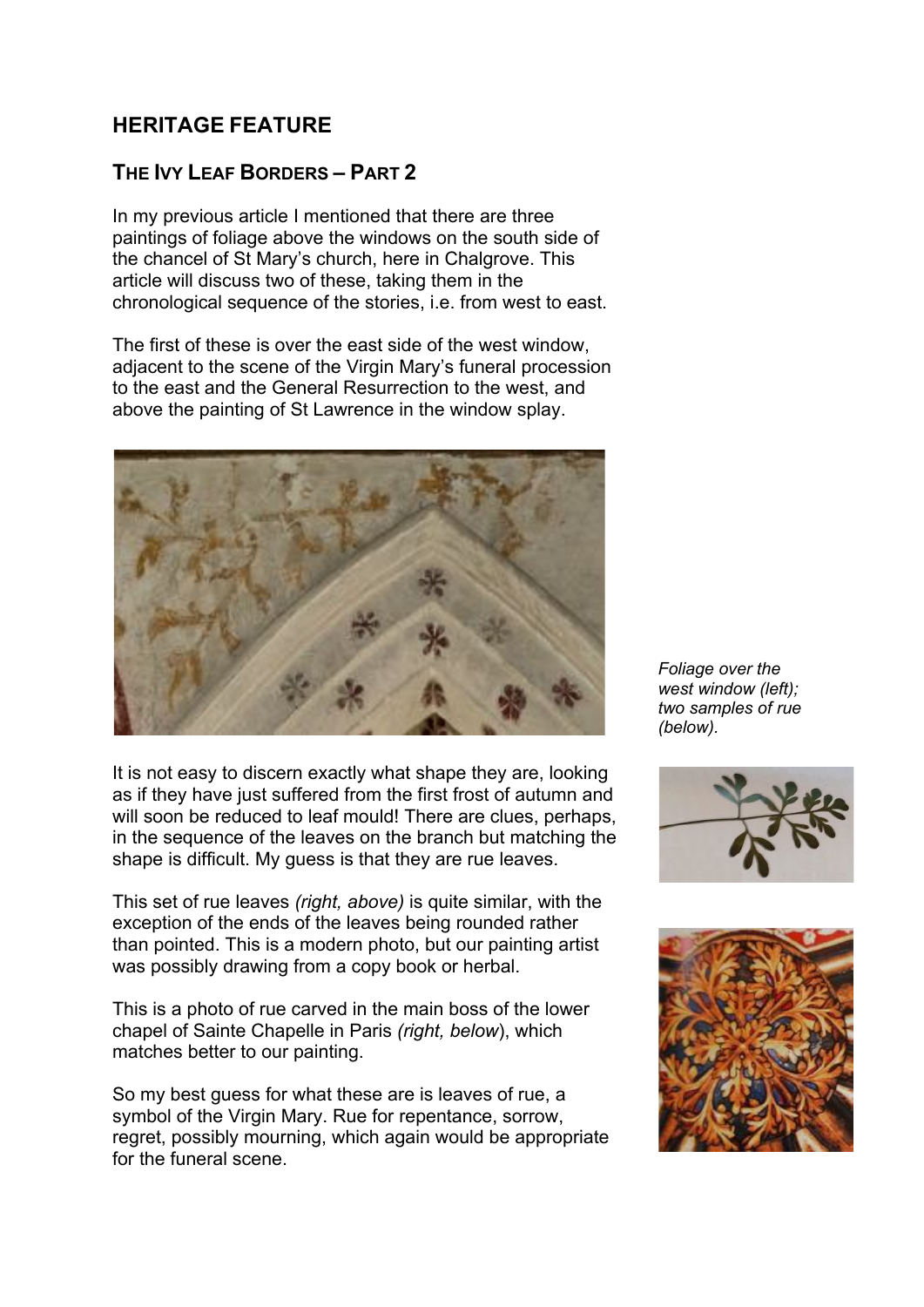We are told by Petrus Berchorius in the 1340s that "… the Madonna was also signified by rue, the unique healing powers of rue represent the virtues of penance, the chores of the people striving for perfection, the healing and affirming power of the holy scripture, and, because it is evergreen, the resurrection of Christ and faith. The strong unpleasant smell and bitter taste reflect the anti-demonic powers which are associated with it… Because rue does not have any particular external features it also counts as an image of poverty and humility." This seems to be very appropriate for these leaves, situated as they are between the Funeral of the Virgin and the General Resurrection, or Day of Judgement, and above St Lawrence who was grilled alive on a grid iron at his martyrdom.

Moving across to the east window on the south side of the chancel, there is a bunch of foliage on the west side of the arch, adjacent to the picture of the Conversion of the Jews and above the image of Saint John the Evangelist on the window splay.



*Foliage by the arch of the east window on the south side of the chancel.*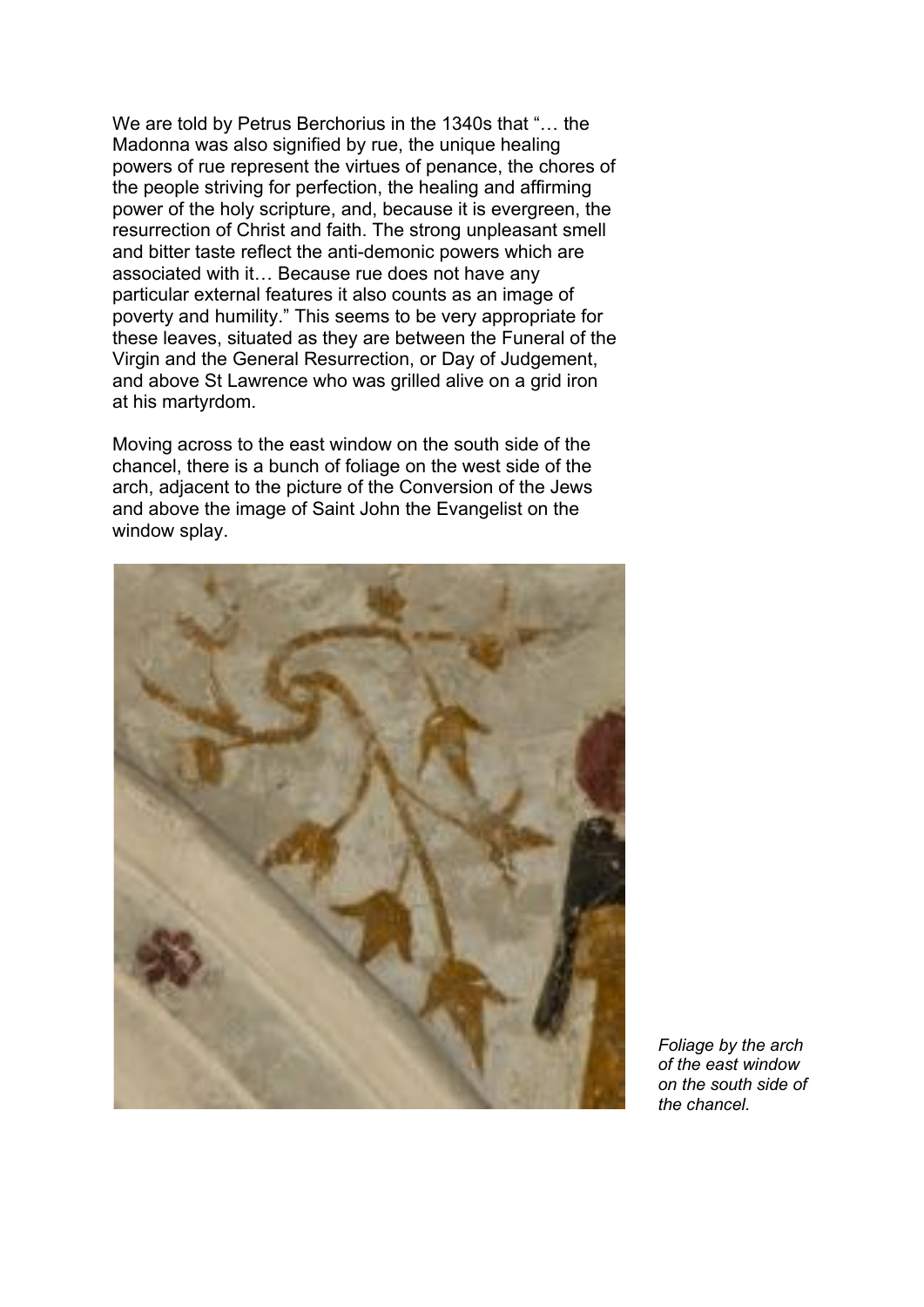There is an image in the medieval herbal, the *Tractas de herbis*, which I mentioned in the first article, that matches these leaves exactly, and leads me to the conclusion that they are leaves of Circuta, also known as cowbane or hemlock. This was the draught taken by Socrates on his death-bed, the symbolism of which is Death, "an attribute of Treason and Death personified" as it is described in the *Illustrated Dictionary of symbols in Eastern and Western Art*. There are two possible interpretations of this. The first concerns St John the Evangelist, because in the Golden Legend we are told that John was challenged by the High Priest of the Temple of Diana in Ephesus to drink a cup of poison, which John did but suffered no harm. As a result of this story, John was given the symbol of a golden chalice in medieval art, and we see him holding it in the painting of the Ascension on the east wall.

The second interpretation is a more sinister one, that it is perhaps yet another anti-Semitic comment, referring to the picture of the Conversion of the Jews, and perhaps hinting at their falsely rumoured "treasonous evil practices" such as the poisoning of wells.

The third and final article in this series will look at the last set of foliage and also at the six-petalled floret that is used as a space filler throughout the wall painting scheme.

BOB HEATH-WHYTE



*An image from the*  Tractas de herbis *(above), and the depiction of St John the Evangelist under the bunch of foliage on the south side of the chancel (below).*

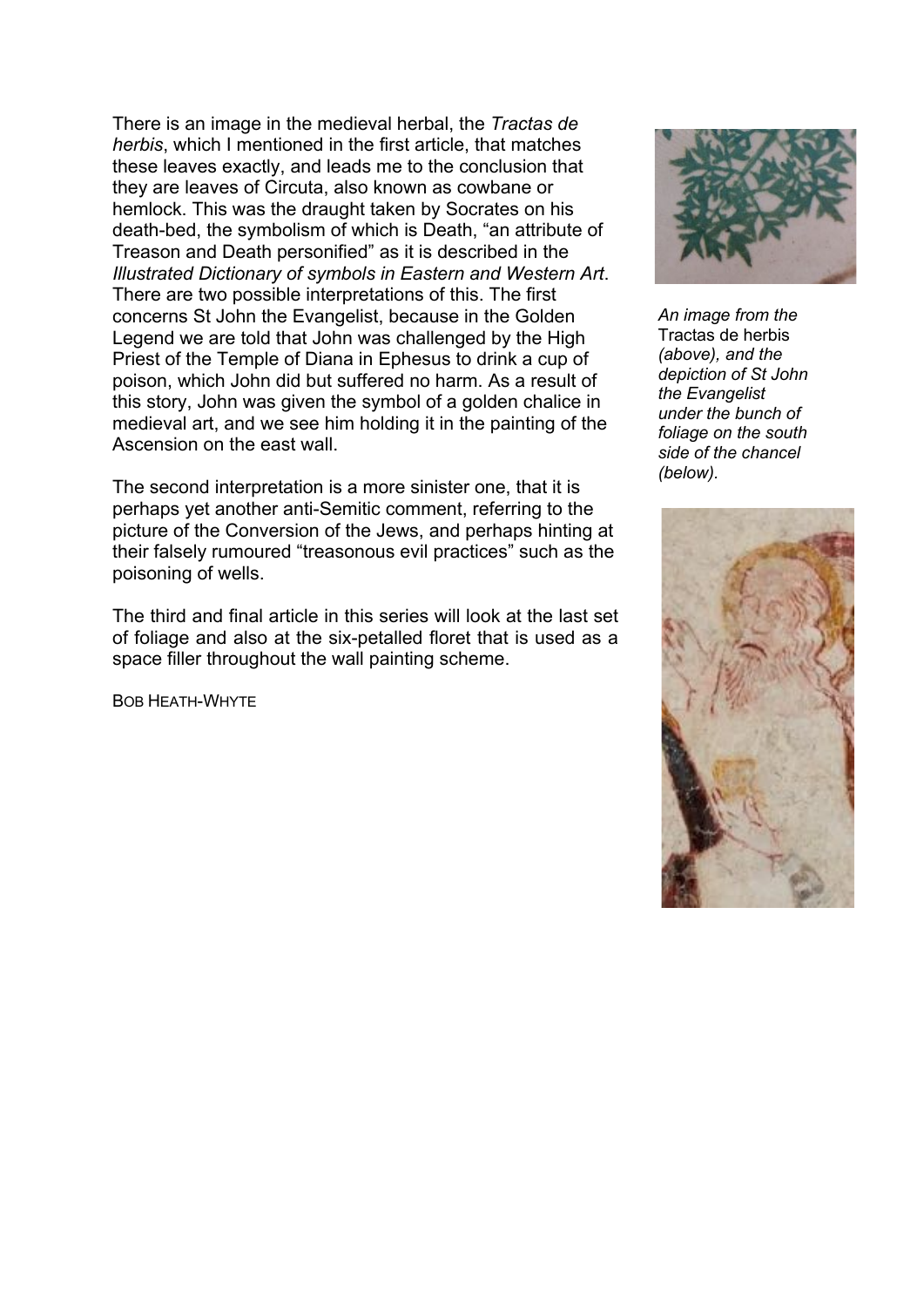## **FRIENDS PLANT SALE**



*Seedlings flourish in Pat and Mike Hougham's greenhouse in preparation for the Plant Sale – see Future Events on page 12 for details.*